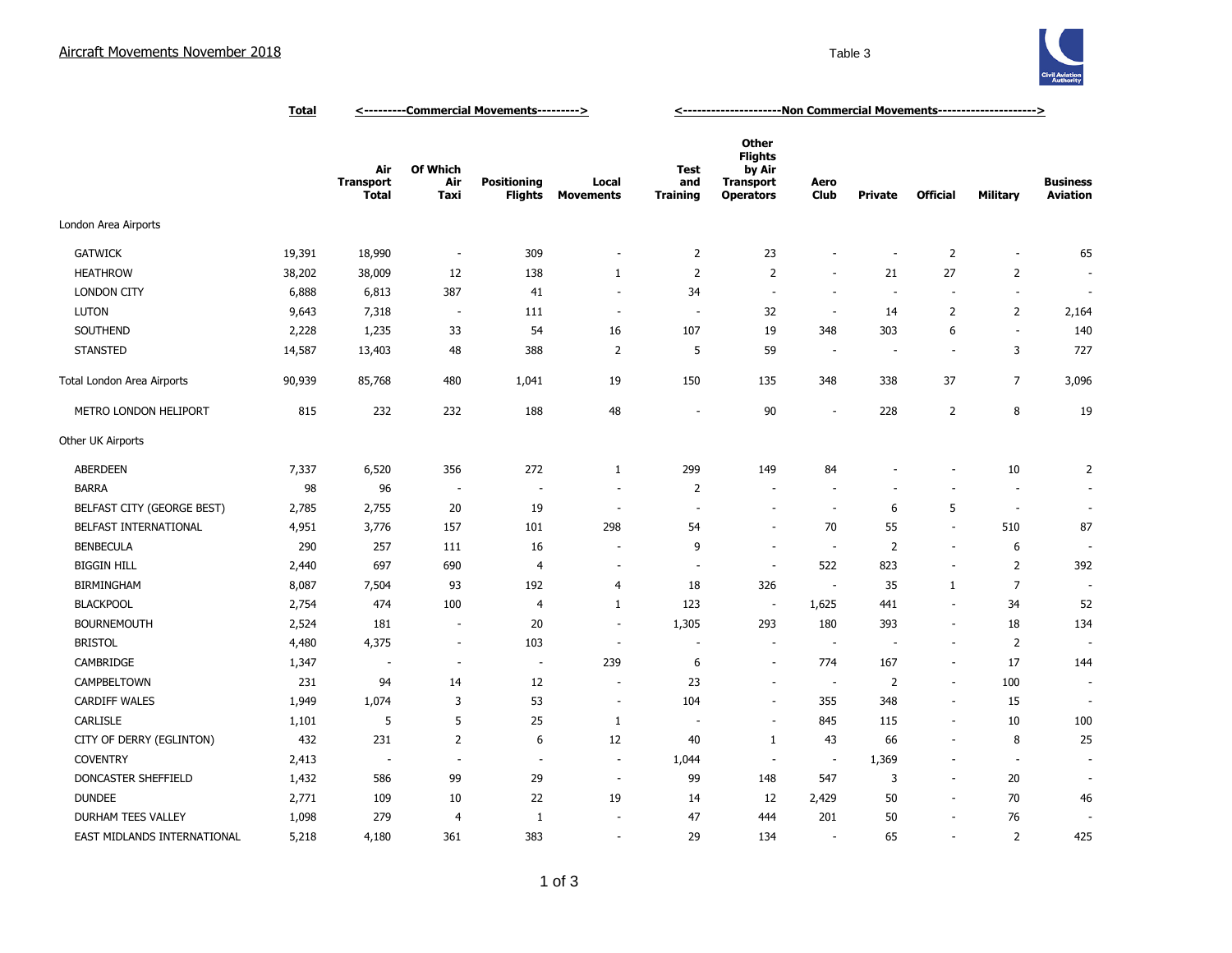

**Total <---------Commercial Movements---------> <---------------------Non Commercial Movements--------------------->**

|                            |        | Air<br><b>Transport</b><br><b>Total</b> | <b>Of Which</b><br>Air<br>Taxi | <b>Positioning</b><br><b>Flights</b> | Local<br><b>Movements</b> | <b>Test</b><br>and<br><b>Training</b> | <b>Other</b><br><b>Flights</b><br>by Air<br><b>Transport</b><br><b>Operators</b> | Aero<br>Club             | Private        | <b>Official</b>          | <b>Military</b>          | <b>Business</b><br><b>Aviation</b> |
|----------------------------|--------|-----------------------------------------|--------------------------------|--------------------------------------|---------------------------|---------------------------------------|----------------------------------------------------------------------------------|--------------------------|----------------|--------------------------|--------------------------|------------------------------------|
| Other UK Airports          |        |                                         |                                |                                      |                           |                                       |                                                                                  |                          |                |                          |                          |                                    |
| <b>EDINBURGH</b>           | 9,817  | 9,442                                   | 59                             | 116                                  | 4                         | $\overline{2}$                        | $\overline{\phantom{a}}$                                                         | $\overline{\phantom{a}}$ | 233            | $\overline{\phantom{a}}$ | 20                       | $\overline{\phantom{a}}$           |
| <b>EXETER</b>              | 2,838  | 982                                     | $\overline{\phantom{a}}$       | 39                                   | 226                       | 241                                   | 56                                                                               | 671                      | 311            | $\overline{\phantom{a}}$ | 23                       | 289                                |
| <b>GLASGOW</b>             | 6,864  | 6,057                                   | 175                            | 110                                  | $\sim$                    | 40                                    | 256                                                                              | 362                      |                | $\overline{\phantom{a}}$ | 10                       | 29                                 |
| <b>GLOUCESTERSHIRE</b>     | 5,162  | 13                                      | 13                             | 28                                   | 96                        | 627                                   | 22                                                                               | 3,474                    | 784            | $\sim$                   | 32                       | 86                                 |
| <b>HAWARDEN</b>            | 1,124  | $\overline{\phantom{a}}$                | $\overline{\phantom{a}}$       | $\overline{\phantom{a}}$             | 119                       | 20                                    | 178                                                                              | 316                      | 240            | $\sim$                   | 89                       | 162                                |
| HUMBERSIDE                 | 1,699  | 600                                     | 8                              | 128                                  | 60                        | 640                                   | 108                                                                              |                          | 64             | $\sim$                   | 66                       | 33                                 |
| <b>INVERNESS</b>           | 2,136  | 1,149                                   | 280                            | 210                                  | 25                        | 132                                   | $\overline{4}$                                                                   | 484                      | 83             | $\overline{\phantom{a}}$ | 8                        | 41                                 |
| <b>ISLAY</b>               | 148    | 124                                     | 2                              | 3                                    | $\overline{\phantom{a}}$  | $\overline{2}$                        | $\sim$                                                                           | $\overline{\phantom{a}}$ | 19             | $\overline{\phantom{a}}$ | $\overline{\phantom{a}}$ | $\overline{\phantom{a}}$           |
| ISLES OF SCILLY (ST.MARYS) | 533    | 460                                     | 23                             | 1                                    | $\overline{\phantom{a}}$  | $\overline{2}$                        |                                                                                  | $\overline{\phantom{a}}$ | 40             | 30                       | $\overline{a}$           | $\overline{\phantom{a}}$           |
| <b>KIRKWALL</b>            | 1,131  | 968                                     | 148                            | 83                                   | 4                         | 38                                    | 8                                                                                | ٠                        | 28             | $\overline{\phantom{a}}$ | $\sim$                   | $\overline{2}$                     |
| LANDS END (ST JUST)        | 696    | 455                                     | 42                             | $\overline{2}$                       | 3                         | 179                                   | 6                                                                                | ÷                        | 45             | $\sim$                   | $\overline{2}$           | $\overline{4}$                     |
| <b>LEEDS BRADFORD</b>      | 2,259  | 1,927                                   | 82                             | 115                                  | $\mathbf{1}$              | 45                                    | 14                                                                               | $\overline{\phantom{a}}$ | 142            | $\sim$                   | 15                       | $\overline{\phantom{a}}$           |
| LERWICK (TINGWALL)         | 86     | 72                                      | 12                             | 12                                   | $\sim$                    | $\overline{\phantom{a}}$              | $\sim$                                                                           | ÷,                       | $\overline{2}$ | $\overline{\phantom{a}}$ | $\blacksquare$           | $\overline{\phantom{a}}$           |
| LIVERPOOL (JOHN LENNON)    | 4,147  | 2,551                                   | 44                             | 45                                   | $\sim$                    | 14                                    | $\sim$                                                                           | 1,258                    | 128            | $\overline{\phantom{a}}$ | 20                       | 131                                |
| <b>LYDD</b>                | 1,500  | 9                                       | $\overline{7}$                 | 17                                   | $\overline{\phantom{a}}$  | 22                                    | $\sim$                                                                           | 671                      | 655            | 118                      | 6                        | $\overline{2}$                     |
| <b>MANCHESTER</b>          | 14,223 | 13,602                                  | 2                              | 277                                  | 4                         | 13                                    | 11                                                                               | $\overline{\phantom{a}}$ | $\mathbf{1}$   | $\overline{\phantom{a}}$ | 2                        | 313                                |
| <b>NEWCASTLE</b>           | 3,430  | 2,529                                   | 17                             | 45                                   | $\sim$                    | 12                                    | ÷.                                                                               | ÷,                       | 500            | 112                      | 224                      | 8                                  |
| NEWQUAY                    | 2,904  | 631                                     | 281                            | 56                                   | $\overline{\phantom{a}}$  | 559                                   | 55                                                                               | $\overline{\phantom{a}}$ | 635            | $\overline{\phantom{a}}$ | 950                      | 18                                 |
| <b>NORWICH</b>             | 3,114  | 1,665                                   | 4                              | 403                                  | 450                       | 74                                    | 31                                                                               | 205                      | 286            | $\overline{\phantom{a}}$ | $\sim$                   | $\overline{\phantom{a}}$           |
| OXFORD (KIDLINGTON)        | 2,766  | 10                                      | 10                             | 308                                  | 4                         | 1,384                                 | $\sim$                                                                           | $\overline{\phantom{a}}$ | 795            | $\overline{\phantom{a}}$ | 9                        | 256                                |
| <b>PRESTWICK</b>           | 1,967  | 215                                     | 3                              | 37                                   | $\sim$                    | 639                                   | $\sim$                                                                           | 630                      | 113            | $\overline{\phantom{a}}$ | 333                      | $\overline{\phantom{a}}$           |
| <b>SCATSTA</b>             | 591    | 570                                     | $\sim$                         | 17                                   | $\overline{\phantom{a}}$  | 4                                     | ÷.                                                                               | $\overline{\phantom{a}}$ | ÷.             | $\sim$                   | $\sim$                   | $\overline{\phantom{a}}$           |
| SHOREHAM                   | 2,725  | 56                                      | 56                             | 6                                    | 17                        | 45                                    | 17                                                                               | 1,797                    | 756            | $\overline{a}$           | 8                        | 23                                 |
| SOUTHAMPTON                | 2,940  | 2,525                                   | 11                             | 121                                  | 4                         | 6                                     | 39                                                                               | $\overline{\phantom{a}}$ |                | $\overline{\phantom{a}}$ | 8                        | 237                                |
| <b>STORNOWAY</b>           | 768    | 640                                     | 145                            | 37                                   | $\overline{2}$            | 56                                    | $\sim$                                                                           | $\overline{\phantom{a}}$ | 20             |                          | 13                       | $\overline{\phantom{a}}$           |
| <b>SUMBURGH</b>            | 1,332  | 1,008                                   | 103                            | 112                                  | 15                        | 68                                    | 128                                                                              | ÷,                       | 1              |                          | $\overline{a}$           | $\overline{\phantom{a}}$           |
| SWANSEA                    | 509    | 2                                       | 2                              | ÷.                                   | $\sim$                    | $\overline{\phantom{a}}$              | ÷.                                                                               | 434                      | 73             |                          | $\overline{\phantom{a}}$ | $\overline{\phantom{a}}$           |
| <b>TIREE</b>               | 122    | 122                                     | 10                             |                                      |                           |                                       |                                                                                  |                          |                |                          |                          | $\overline{\phantom{a}}$           |
| WICK JOHN O GROATS         | 265    | 147                                     | 27                             | 60                                   | $\overline{2}$            | 20                                    | $\overline{2}$                                                                   | ٠                        | 30             |                          | $\overline{4}$           | ٠                                  |